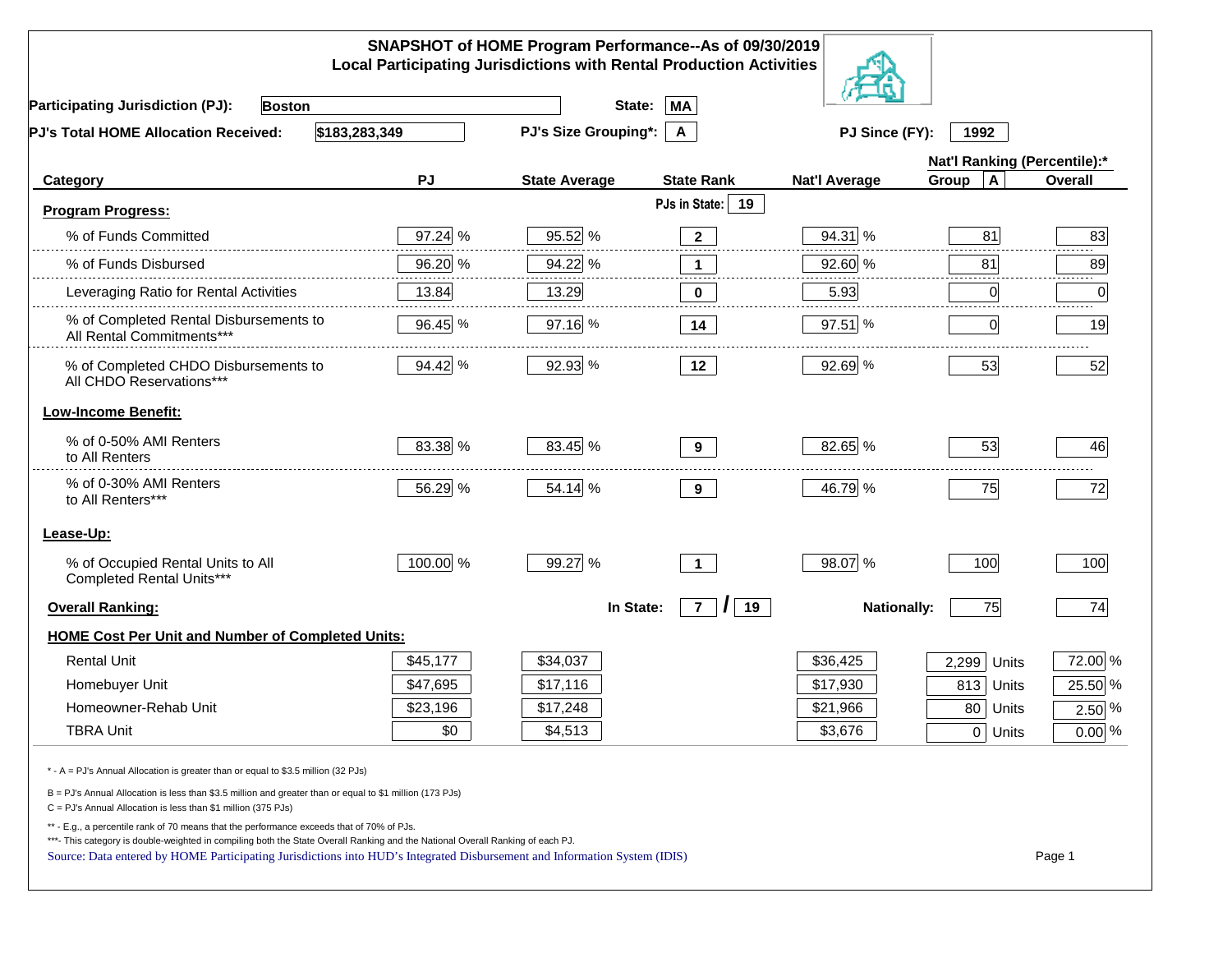| <b>Participating Jurisdiction (PJ): Boston</b>                                                                                                            |                        |      |                        |                                   | MA          |                        |                                   |                                                      |                             |                                   |                    |
|-----------------------------------------------------------------------------------------------------------------------------------------------------------|------------------------|------|------------------------|-----------------------------------|-------------|------------------------|-----------------------------------|------------------------------------------------------|-----------------------------|-----------------------------------|--------------------|
| <b>Total Development Costs:</b>                                                                                                                           |                        |      | <b>Rental</b>          | <b>Homebuyer</b>                  |             | <b>Homeowner</b>       |                                   |                                                      |                             |                                   |                    |
| (average reported cost per unit in                                                                                                                        |                        |      |                        |                                   |             |                        |                                   | <b>CHDO Operating Expenses:</b><br>(% of allocation) | PJ:<br><b>National Avg:</b> |                                   | $3.7\%$<br>$1.1\%$ |
| PJ:<br><b>HOME-assisted projects)</b>                                                                                                                     |                        |      | \$253,777              | \$192,751                         |             | \$87,403               |                                   |                                                      |                             |                                   |                    |
|                                                                                                                                                           | State:*<br>National:** |      | \$229,628<br>\$135,225 | \$118,401<br>\$88,236             |             | \$24,851<br>\$26,222   |                                   |                                                      |                             |                                   |                    |
|                                                                                                                                                           |                        |      |                        |                                   |             |                        |                                   |                                                      |                             |                                   |                    |
|                                                                                                                                                           |                        |      |                        | <b>Rental Homebuyer Homeowner</b> | <b>TBRA</b> |                        |                                   |                                                      |                             | <b>Rental Homebuyer Homeowner</b> | <b>TBRA</b>        |
| <b>RACE:</b>                                                                                                                                              |                        | %    | %                      | %                                 | $\%$        | <b>HOUSEHOLD TYPE:</b> |                                   | %                                                    | $\frac{9}{6}$               | %                                 | $\%$               |
| White:                                                                                                                                                    |                        | 17.3 | 12.2                   | 22.5                              | 0.0         |                        | Single/Non-Elderly:               | 27.4                                                 | 27.3                        | 28.8                              | 0.0                |
| <b>Black/African American:</b>                                                                                                                            |                        | 48.7 | 46.5                   | 50.0                              | 0.0         | Elderly:               |                                   | 27.8                                                 | 2.8                         | 22.5                              | 0.0                |
| Asian:                                                                                                                                                    |                        | 5.4  | 5.3                    | 2.5                               | 0.0         |                        | <b>Related/Single Parent:</b>     | 32.7                                                 | 31.0                        | 22.5                              | 0.0                |
| American Indian/Alaska Native:                                                                                                                            |                        | 0.3  | 0.4                    | 0.0                               | 0.0         |                        | <b>Related/Two Parent:</b>        | 8.3                                                  | 24.6                        | 12.5                              | 0.0                |
| Native Hawaiian/Pacific Islander:                                                                                                                         |                        | 0.1  | 0.4                    | 0.0                               | 0.0         | Other:                 |                                   | 3.9                                                  | 14.0                        | 13.8                              | 0.0                |
| American Indian/Alaska Native and White:                                                                                                                  |                        | 0.0  | 0.0                    | 0.0                               | 0.0         |                        |                                   |                                                      |                             |                                   |                    |
| Asian and White:                                                                                                                                          |                        | 0.0  | 0.1                    | 0.0                               | 0.0         |                        |                                   |                                                      |                             |                                   |                    |
| <b>Black/African American and White:</b>                                                                                                                  |                        | 0.2  | 1.7                    | 1.3                               | 0.0         |                        |                                   |                                                      |                             |                                   |                    |
| American Indian/Alaska Native and Black:                                                                                                                  |                        | 0.0  | 0.2                    | 0.0                               | 0.0         |                        |                                   |                                                      |                             |                                   |                    |
| <b>Other Multi Racial:</b>                                                                                                                                |                        | 2.4  | 4.6                    | 3.8                               | 0.0         |                        |                                   |                                                      |                             |                                   |                    |
| Asian/Pacific Islander:                                                                                                                                   |                        | 2.5  | $1.1$                  | 0.0                               | 0.0         |                        |                                   |                                                      |                             |                                   |                    |
| <b>ETHNICITY:</b>                                                                                                                                         |                        |      |                        |                                   |             |                        |                                   |                                                      |                             |                                   |                    |
| <b>Hispanic</b>                                                                                                                                           |                        | 23.0 | 27.3                   | 20.0                              | 0.0         |                        |                                   |                                                      |                             |                                   |                    |
| <b>HOUSEHOLD SIZE:</b>                                                                                                                                    |                        |      |                        |                                   |             |                        |                                   | <b>SUPPLEMENTAL RENTAL ASSISTANCE:</b>               |                             |                                   |                    |
| 1 Person:                                                                                                                                                 |                        | 44.6 | 19.2                   | 32.5                              | 0.0         | Section 8:             |                                   | 44.0                                                 | 1.8                         |                                   |                    |
| 2 Persons:                                                                                                                                                |                        | 25.3 | 22.6                   | 35.0                              | 0.0         | <b>HOME TBRA:</b>      |                                   | 4.2                                                  |                             |                                   |                    |
| 3 Persons:                                                                                                                                                |                        | 15.0 | 22.9                   | 17.5                              | 0.0         | Other:                 |                                   | 23.4                                                 |                             |                                   |                    |
| 4 Persons:                                                                                                                                                |                        | 10.2 | 21.5                   | 5.0                               | 0.0         | No Assistance:         |                                   | 28.4                                                 |                             |                                   |                    |
| 5 Persons:                                                                                                                                                |                        | 3.5  | 9.2                    | 5.0                               | 0.0         |                        |                                   |                                                      |                             |                                   |                    |
| 6 Persons:                                                                                                                                                |                        | 1.0  | 2.5                    | 3.8                               | 0.0         |                        |                                   |                                                      |                             |                                   |                    |
| 7 Persons:                                                                                                                                                |                        | 0.3  | 1.0                    | 1.3                               | 0.0         |                        |                                   |                                                      |                             |                                   |                    |
| 8 or more Persons:                                                                                                                                        |                        | 0.2  | 0.9                    | 0.0                               | 0.0         |                        | # of Section 504 Compliant Units: |                                                      | 527                         |                                   |                    |
|                                                                                                                                                           |                        |      |                        |                                   |             |                        |                                   |                                                      |                             |                                   |                    |
| * The State average includes all local and the State PJs within that state<br>** The National average includes all local and State PJs, and Insular Areas |                        |      |                        |                                   |             |                        |                                   |                                                      |                             |                                   |                    |
| # Section 8 vouchers can be used for First-Time Homebuyer Downpayment Assistance.                                                                         |                        |      |                        |                                   |             |                        |                                   |                                                      |                             |                                   |                    |

Source: Data entered by HOME Participating Jurisdictions into HUD's Integrated Disbursement and Information System (IDIS) Page 2